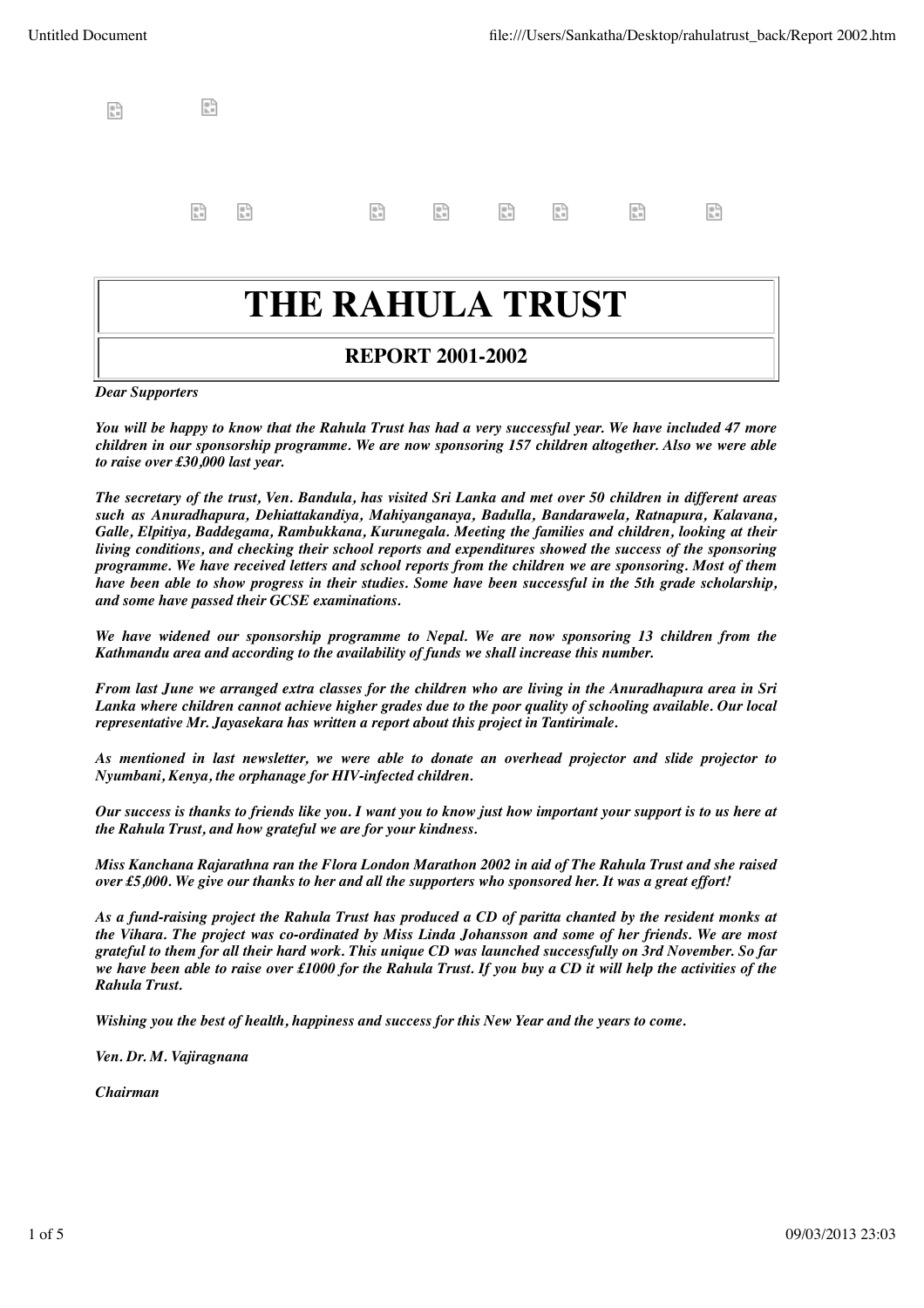#### **SECRETARY'S VISIT**

*In his last visit to Sri Lanka in January, Ven. Bandula tried to meet many children sponsored by the Trust. Over 50 children were visited. Our local representative, W.B.A.Jayasekera, accompanied him to Tantirimale in Anuradhapura district, where they met 20 children in that area. After that he visited different parts of the country inspecting the children's progress, their living conditions and learning about the problems they are facing in their studies. There are about 12 sponsored children in Ampara District. This picture shows the Assistant Education Director, Ven. N. Buddharakkhita Thera, who represents the Trust in this area, at a meeting with all the children at the Zonal Education Office, Dehiattakandiya, Ampara District.*

### Progress report on the Trust's project for the Tantirimale Children conducted at Jayanthi Viharaya at Anuradhapura

*from Mr. W.B.A. Jayasekera*

**Project:** Upgrading the standard of education of children in Tantirimale and in the environs of Anuradhapura.

**Duration:** Six Months.

**Background:** Although Tantirimale is steeped in history dating back to the days of the introduction of Buddhism to Sri Lanka, it is now a neglected area. This is a border village and over the last two decades there was an influx of Sinhala refugees from Vavuniya and other adjoining areas to escape the attacks of LTTE terrorist groups. In addition, schools lack resources - no equipment, no teachers - and the children have to suffer as a result. The standard of education is at a low level and these children find it impossible to enter a better school to continue with their education due to this poor standard.

**Objective:** In order to rectify this stuation The Rahula Trust decided to conduct special classes for these children, particularly the beneficiaries of the Trust, to enable them to make optimum use of the assistance.

**Methodology:** Initially parents were invited to an awareness programme and the objective of the programme was set out. They were very pleased about the initiative which they could not have afforded due to their financial circumstances. Convenient days and times were decided on and the classes commenced on 15th June 2002.

Procedure: 5 competent teachers were selected from Anuradhapura through the courtesy of Mr U.W.M.S. Udukumbura - a director of education. The subjects focussed on were English, Sinhala, Mathematics, Science and General Knowledge where they were weak and which were in the curriculum. Although we were targetting Tantirimale there were others who came from Eppawela and Mihintale.

Of the 23 children from the area, one child is presently attending a school at Eheliyagoda. Another child was sitting the G.C.E. (O Level) in December and we did not want to disturb her plan. 21 children were expected to attend and of these, one child attended only 2 classes, while another did not attend a single one. The attendance of the other children was good considering the environment in which they live.

The reports I have got from the teachers were encouraging and the response of the parents whom I met at regular intervals is that the children are keen and interested.

I have asked the parents to get the children admitted to a better school in the New Year now that they have reached a reasonable standard.

**Conclusion:** The Rahula Trust has devoted a considerable amount of resources towards uplifting the educational standard of its beneficiaries. According to the teachers and parents, the children who attended the classes regularly have improved a great deal. Those who did not will have to show a satisfactory progress report as proof that they could perform well despite not attending these classes. However, if the progress reports are not satisfactory some serious note has to be taken about those children who did not attend the classes.

A request has been made to conduct English classes for a little longer.

*Acknowledgement: Our sincere thanks are due to the Ven. Nayaka Thero of Jayanthi Viharaya in Anuradhapura for providing the temple*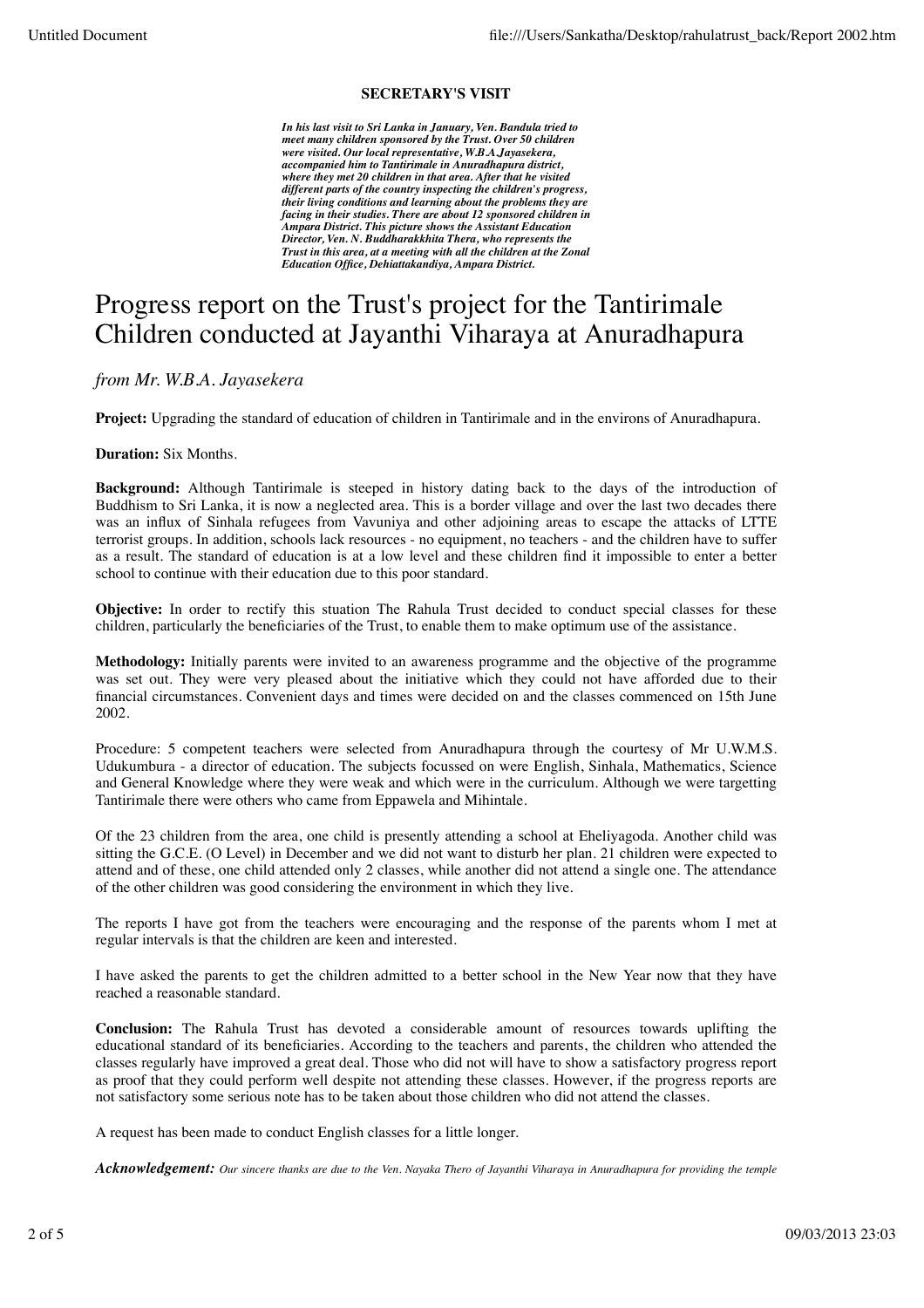*premises free of charge to conduct our classes and to S.B.Ranawarana and M.B.Weerasinghe for helping me to conduct these classes.* **CHILD SPONSORSHIP IN NEPAL**

We are happy to announce that we have started sponsoring 13 children in Nepal this year. Inauguration of this sponsorship was marked by a ceremony held on 15th June 2002 at Balambu, Kathmandu in the presence of a large gathering.

The event was presided over by Ven. Kumara Kassapa and Prof. Swarna Sakya; local government representatives and some other distinguished guests were present. On behalf of the Rahula Trust this sponsorship has been organised by the Samyak Youth Group under the leadership of Ven. Saddhatissa and Ven. Kolitha. The children were presented with some educational necessities, and each month monetary assistance is given to the selected children.

If you are interested in sponsoring a child in Nepal please contact the Rahual Trust secretary for further information.

## **When I met the Children**

I had long been thinking about sponsoring a child as children in need is one of the things that lies close to my heart. Having had the privilege of an education has enabled me to follow and pursue my dreams. I wanted to help give someone else a chance to help themselves and their family out of the poverty trap. In this country we take education for granted and even skip lessons that are of lesser interest to us, that is a luxury millions of children all over the world can't afford.

I first heard about the Rahula Trust after coming to the London Buddhist Vihara. Apart from the very reassuring fact that it's run by the Vihara I also liked the fact that they don't spend a lot of money on advertising and staff. It is important to me that the money goes to the children, as there are little or no administration costs.

In August 2002 I went to Sri Lanka on holiday and one of the highlights of the trip was to visit Nimesh and Muhudu, the two children I sponsor on a monthly basis. It was one of the most humbling experiences of my life. A serious reality check.

My Sinhalese friend Ramila, who acted as interpreter, our tuk-tuk driver Bundala, my friend Zoe and I set off from Unawatuna at the crack of dawn on a Saturday. After passing through the historical town of Galle, we drove along endless palm tree lined beaches before taking a turning inland. Here we embarked on a bumpy 90-minute journey passing coconut plantations and paddy fields before we arrived in Elpitiya where Nimesh, 12, lives with his family. It took us a good half-hour to locate his house as the postal address took us to his grandmother's house rather than Nimesh's. When we finally found someone who could direct us to Nimesh's house via a rocky slope normally only accessible on foot or, in our case, a very ambitious three-wheel driver like Bundala, we were warmly welcomed. Venerable Bandula, Secretary of the Rahula Trust, had written a letter to let them know what day I was to come and visit so the family was expecting us. After the introductions were made we sat down and had something to drink. Nimesh showed me his schoolbooks and told me about his studies and ambitions. He is very interested in technology and has been accepted at a better school in a town a couple of hours away. Nimesh is also very good at arts and proudly showed me his drawings. He is very inspired to learn more English as he's going to be pen pals with my friend Susie's son, Archie, who is the same age as Nimesh and lives in London. Both boys are excited about learning about the other's culture and hobbies.

The family was extremely thankful to the Rahula Trust as the contributions will enable them to send Nimesh to the better school. When asked what he wished to achieve in the future Nimesh said that he wanted to study to be able to get a good job and then he'd have a toilet built in the family house. After saying our good-byes we set off to visit Muhudu in her village of Batapola.

After another bumpy ride through more amazingly beautiful countryside we arrived in Batapola an hour later. It was easier to find Muhudu's house as it was in the middle of the village and next to the school, consequently about 15 children followed us to her house. They were all friends of hers who had heard about our forthcoming visit.

Muhudu lives with her parents and two brothers in a one-room house. Her dream is to become a maths teacher as she's got straight A's in maths and chemistry. Muhudu's father tragically fell down from a tree and is paralysed from the waist down and this has put the family under such financial strain that they thought that they wouldn't be able to send any of the children to further their education. Muhudu's mum told Ramila, who acted as interpreter, that Muhudu's acceptance by the Rahula Trust had been a blessing. At the top of Muhudu's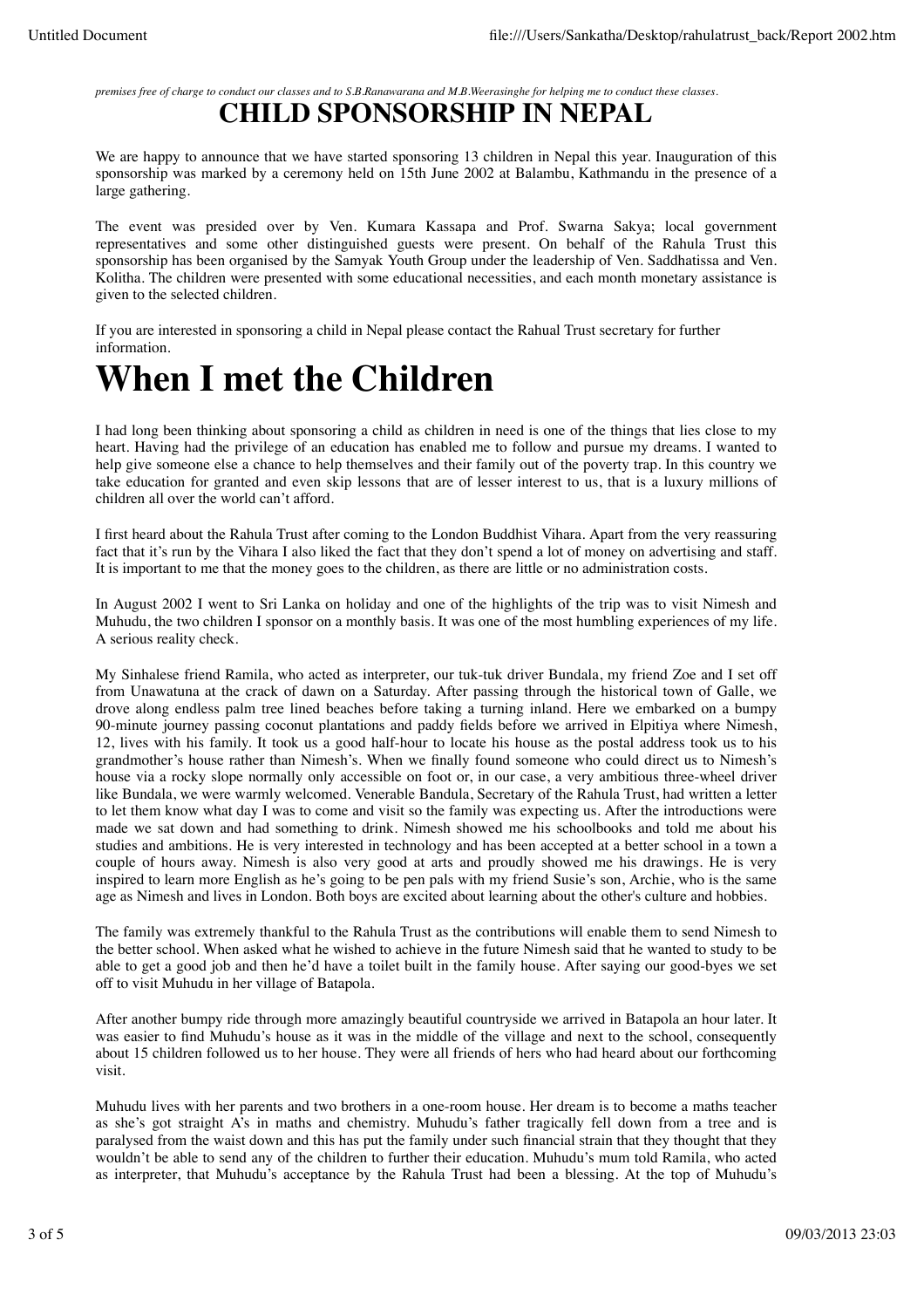agenda is buying a dictionary and an encyclopaedia, that way she can study all subjects in her spare time.

It was amazing to meet these very ambitious and talented children and their families and to see what a big difference ten pounds can make to a family. I hope that more people will consider sparing as little as £10 pounds per month and thereby giving a young person the chance to change their future prospects.

### *Linda Johansson* **NYUMBANI, KENYA**

In June 2002 the Rahula Trust donated a slide projector and an overhead projector to Nyumbani Children's Home in Nairobi. They will be used in their own small school and also to educate the general public about HIV/AIDS. There are now 83 orphaned children at Nyumbani, and another 460+ are cared for in the community through their Leatoto outreach programme. They have many more children on their waiting list, whom they are unable to care for due to lack of funds.

They are also launching an entirely new programme to build a "Village of Hope", also in Nairobi. The idea is to bring together the elderly who have lost their grown up children to AIDS, and children who have lost their parents to the same disease. The village will enable the two generations to live together and support each other. It is hoped that this will become a model for similar projects in many other countries.

**Child Sponsorship at Nyumbani, Kenya** *If anyone would like to sponsor a child through primary education, the cost is approximately £200 per year. To support a child for medicines costs approximately £100 per month. The cost of school fees is relatively high; because of their HIV status the children are not generally accepted in government schools, so they have to go to independent schools where the fees are relatively high. Please contact the Rahula Trust secretary for further information.*

# **CD LAUNCH!**

In aid of the Rahula Trust a *paritta* chanting CD has been produced and launched at the Vihara on 3rd November 2002. Apart from the traditional chanting by the resident monks, there are additional tracks enhanced by musical accompaniment. The production was co-ordinated by Miss Linda Johansson, assisted by some of her close associates. The production team has generated the music performed on the CD, as well as handling the graphic design for the wrapper and the technical aspects of the production. This is the first ever CD of "*Pirith*" chanting by the resident monks.

Proceeds from the "*Paritta* Chanting" CD are to be utilised exclusively for the aims and objectives of the Rahula Trust. The **CD is priced at £8.00** and available from the London Buddhist Vihara, or by post. Please add £1.00 for post and packing. Cheques or postal orders should be made payable to The Rahula Trust.

| <b>The Rahula Trust Summarised Accounts</b>                                                   |                                |                              |                      |                      |  |  |  |  |  |
|-----------------------------------------------------------------------------------------------|--------------------------------|------------------------------|----------------------|----------------------|--|--|--|--|--|
| Year ending 30th September 2002                                                               |                                |                              |                      |                      |  |  |  |  |  |
|                                                                                               | <b>Unrestricted</b><br>Funds £ | <b>Restricted</b><br>Funds £ | <b>Total</b><br>2002 | <b>Total</b><br>2001 |  |  |  |  |  |
| <b>INCOMING</b><br><b>RESOURCES</b><br><b>Donations</b><br>Investment<br>lincome              | 14,631<br>684                  | 15,684<br>0                  | 30,315<br>684        | 18,705<br>636        |  |  |  |  |  |
| Total incoming<br>resources                                                                   | 15,315                         | 15,684                       | 30,999               | 19,341               |  |  |  |  |  |
| <b>RESOURCES</b><br><b>EXPENDED</b>                                                           |                                |                              |                      |                      |  |  |  |  |  |
| Costs of<br>generating funds<br>Charitable<br>expenditure<br>Management and<br>administration | 28<br>1,581<br>8               | 215<br>12,036<br>62          | 243<br>13,617<br>70  | 224<br>7,950<br>60   |  |  |  |  |  |